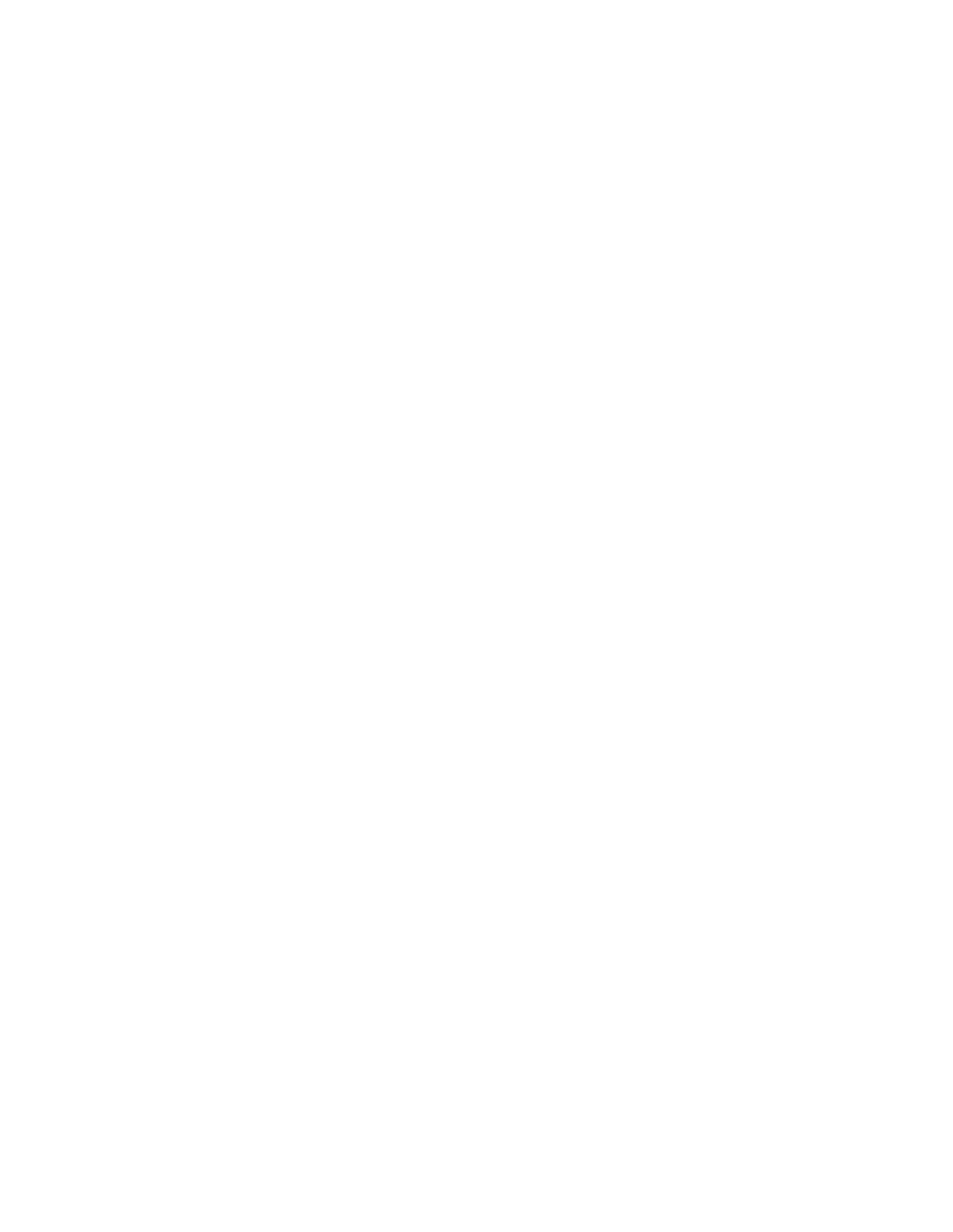



# **5 SPEED BLENDER INSTRUCTION MANUAL**  MODEL NO.: BBEK1051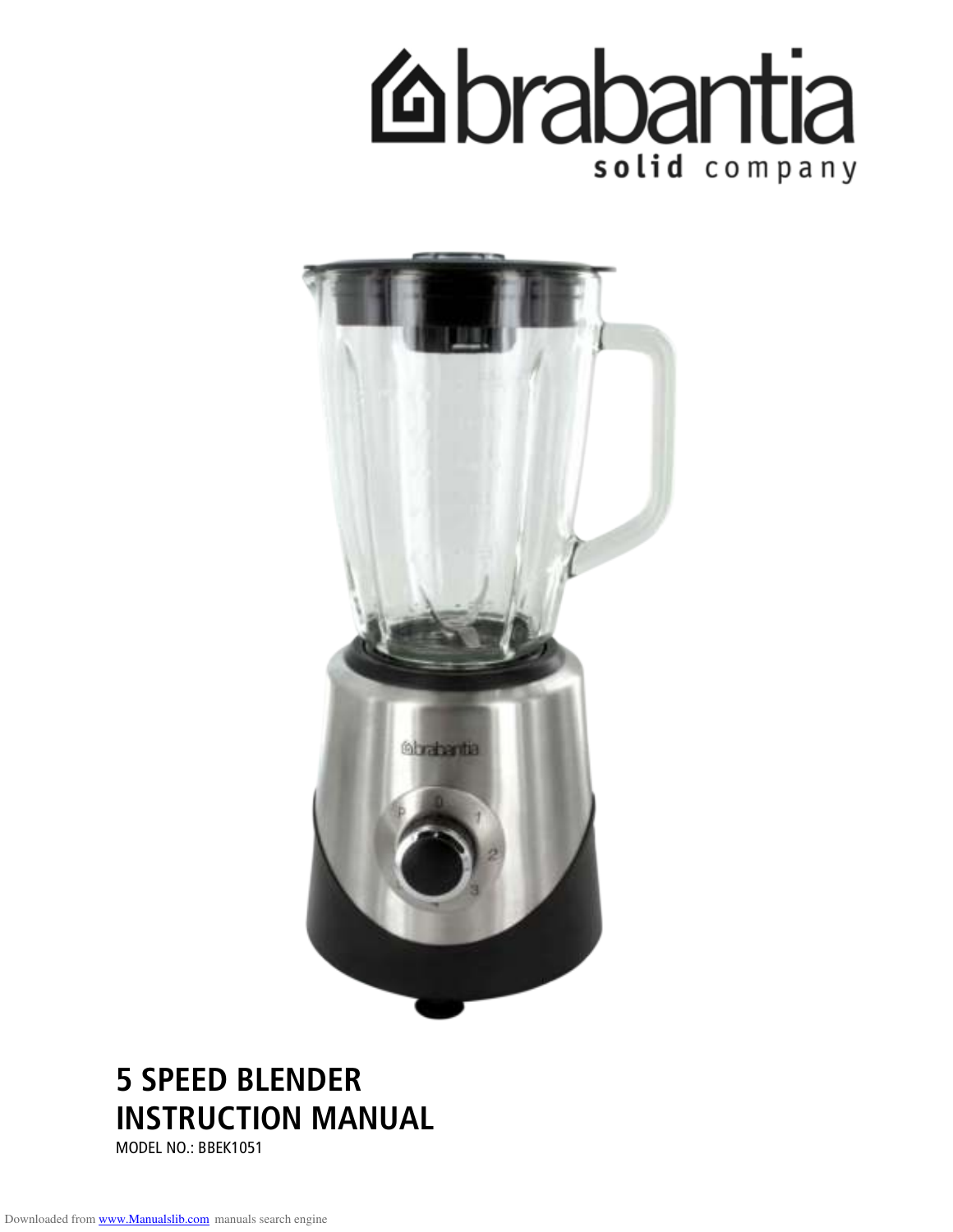### **IMPORTANT SAFEGUARDS**

- 1. Please read through the following safety precautions carefully before switching on the 5 Speed Blender.
- 2. Keep this instruction manual in a safe place for future reference. Also keep the sales receipt and, if possible, the gift box with the inner packaging.
- 3. Failure to follow all the instructions listed may result in electric shock, fire or serious personal injury.
- 4. Before plugging the 5 Speed Blender into the mains electrical supply, check that the voltage and power supply comply with the specifications indicated on the rating plate of the appliance.
- 5. Do not plug the appliance into the power supply until it is fully assembled and always unplug before disassembling the appliance or handling the blade.
- 6. The 5 Speed Blender is not intended for use for by persons (including children) with reduced physical, sensory or mental capabilities, or lack of experience and knowledge, unless they have been given supervision or instruction concerning use of the appliance by a person responsible for their safety.
- 7. Always place the 5 Speed Blender on a stable, flat, heat-resistant surface. Also ensure that the surface can take the weight of the unit during use.
- 8. The 5 Speed Blender is intended for DOMESTIC USE ONLY and should not be used for commercial purposes. The 5 Speed Blender should only be used for its intended purpose.
- 9. Always keep the 5 Speed Blender out of reach of children. Close adult supervision is necessary when the 5 Speed Blender is used by or near children.
- 10. Do not leave the unit unattended when not in use.
- 11. Do not move or lift the 5 Speed Blender while it is operating or while it is connected to an electrical socket.
- 12. The use of attachments, not specifically recommended by the manufacturer, must not be used as they may cause personal injury or damage to the appliance.
- 13. Care should be taken when handling the sharp cutting blades, emptying the jug and during cleaning.
- 14. When mixing hot liquid/food, excess pressure may build up inside the blender and this could cause the lid to come off and the contents to splash out. We therefore recommend that you avoid mixing excessively hot food and that you place very small quantities of hot liquid or food into the blender.
- 15. Do not use the blender for very hard food products such as bones, shelled nuts, frozen meat etc., which could either damage the blade or cause the motor to seize.
- 16. The blades of the jug are very sharp. While the blades are turning, never touch the jug from the inside and never place any objects inside the jug.
- 17. The unit is equipped with a safety function. The unit can only be switched on if the jug is placed on the base properly and locked into position. If the unit cannot be switched on, remove the plug from the mains power supply and check the connection between jug and base. Make sure that the glass jug is properly locked into position before attempting to start operation.
- 18. Only start operating the unit once the lid is tightly placed onto the glass blending jug and the measuring cup has been inserted into the lid.
- 19. Do not operate the 5 Speed Blender if the plug or power cord has been damaged, is not working properly, has been dropped or has been exposed to water or other liquid.
- 20. Check the 5 Speed Blender power cord regularly for damage. If the power cord is damaged in any way, it must be replaced by the manufacturer or its service agent or a similarly qualified person in order to avoid an electrical hazard.
- 21. Do not allow the power cord to hang over sharp table edges or come into contact with hot surfaces.
- 22. Make sure that the 5 Speed Blender is switched off and remove the plug from the mains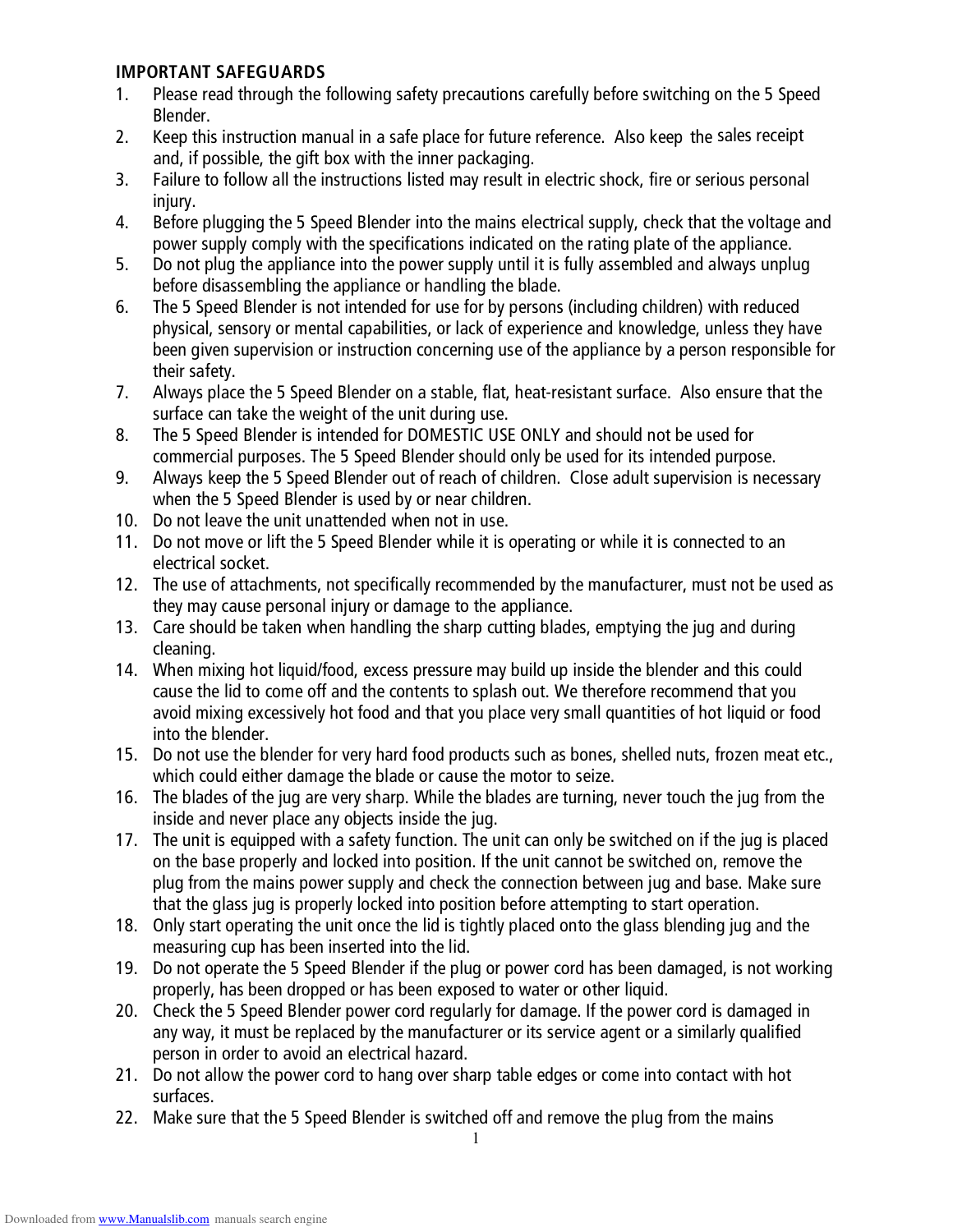electrical supply when it is not in use, before it is cleaned, before changing accessories or moving parts and while it is being repaired.

- 23. Take care when handling the sharp blades, when emptying the glass jug and during the cleaning process.
- 24. Avoid potential injury through misuse.
- 25. To prevent the risk of electrical shock, do not immerse the power cord, plug, or any nonremovable parts of this 5 Speed Blender in water or any other liquid.
- 26. The 5 Speed Blender base must not be submerged in water, as any contact with the electrical parts would create the risk of malfunction and electric shock. Do not use the appliance with wet hands.
- 27. Do not use the 5 Speed Blender outdoors.
- 28. Always turn the dial to position 'O' to switch OFF the unit before removing the plug from the wall socket.
- 29. To unplug the appliance, grasp the plug firmly and remove it from the mains electrical supply. **DO NOT PULL ON THE CORD OR CARRY THE UNIT BY ITS CORD.**
- 30. Never use the 5 Speed Hand Blender if it is damaged in any way.
- 31. Use only spare parts supplied by the manufacturer or his local dealer.
- 32. All repairs should be done by a qualified electrician. Improper repairs may place the user at risk.
- 33. When handing this product over to a third party, ensure that this instruction manual is supplied with the appliance.

### **TECHNICAL DATA**

Power: 220-240V/50/60Hz Power: 500W Capacity: 1.5L Operating time: 2 minute cycles of continuous operation

# **5 YEAR GUARANTEE**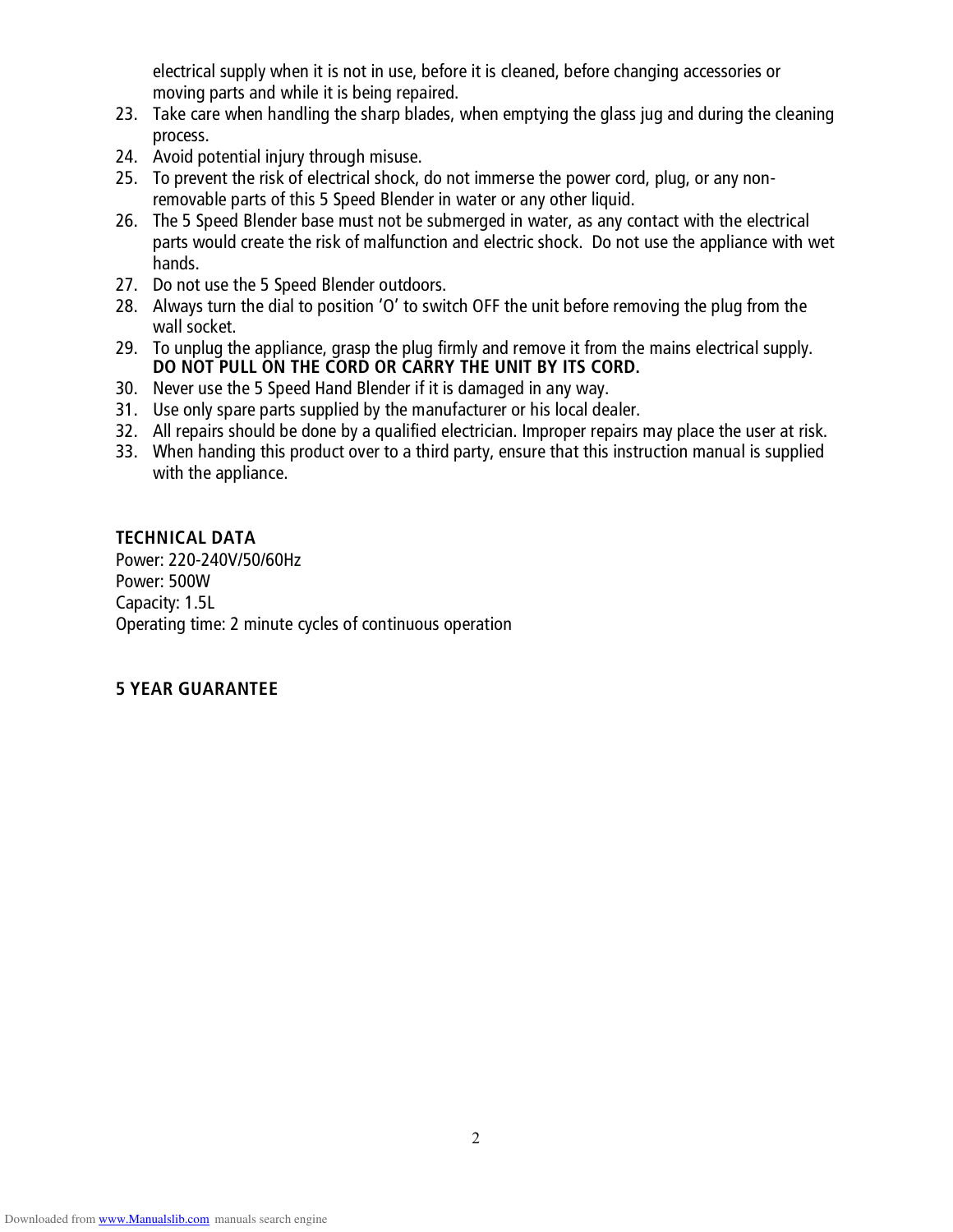

- 1. Measuring cup
- 2. Blender jug lid
- 3. Glass blender jug
- 4. Blender glass cup base
- 5. Blender glass cup sealed ring
- 6. Blade base
- 7. Base unit
- 8. Speed control
- 9. Power cord
- 10. Anti-slip foot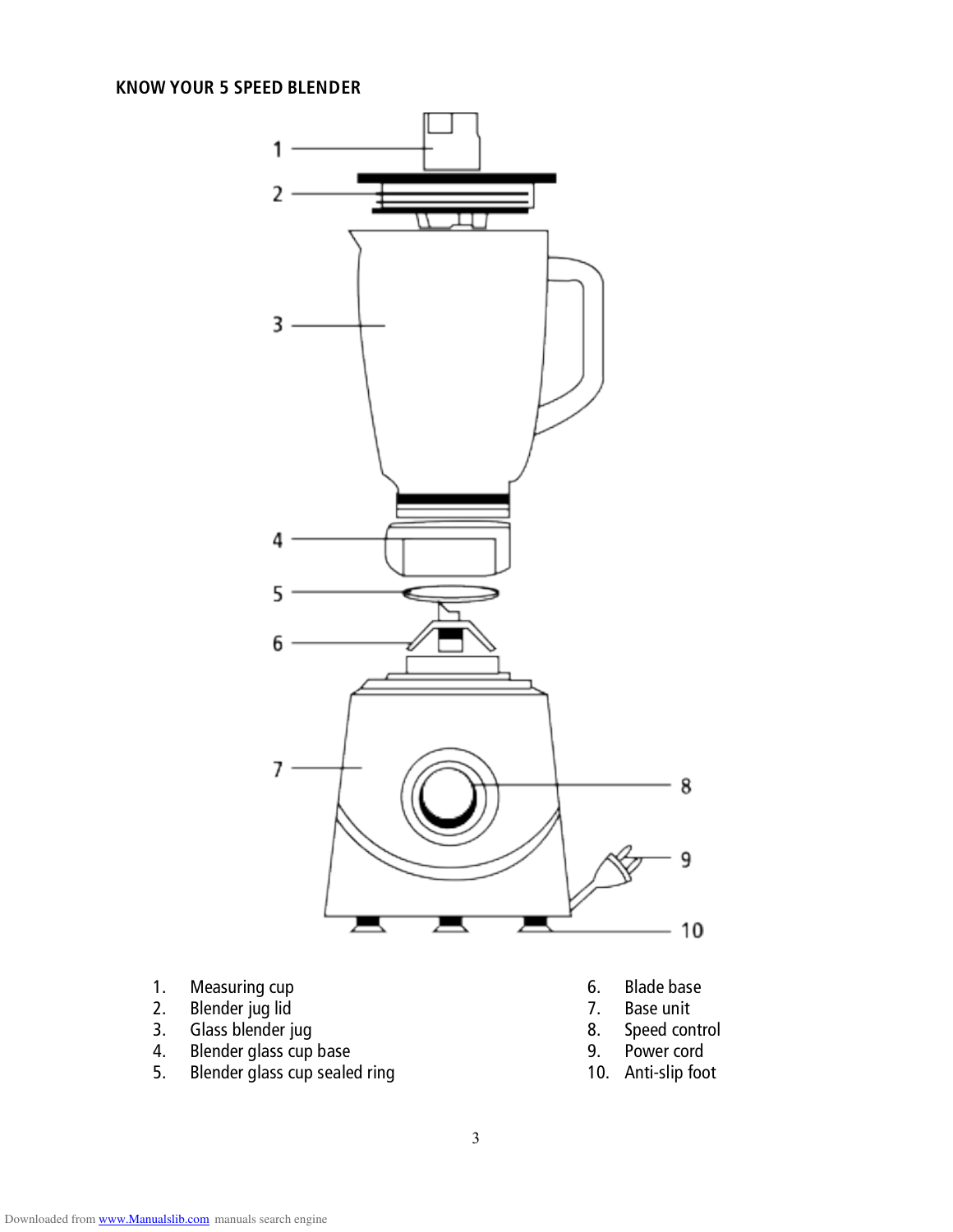#### **HOW TO USE YOUR 5 SPEED BLENDER**

- 1. Wash the Measuring Cup, Lid and Glass Blender Jug before first use.
- 2. Ensure that the 5 Speed Blender is 'OFF' & not connected to the mains electrical supply before assembling.
- 3. Insert the Glass Blender Jug into the Blade Base and then adjust the Glass Blender Jug so that it is locked into the Blade Base.
- 4. Place the lid on top of the Glass Blender Jug and press down.
- 5. Place the Measuring Cup in the centre of the lid and turn it anti-clockwise to lock it into the Lid.

**IMPORTANT**: Due to the very high speed of the motor, the 5 Speed Blender must be switched off for 1 minute after every 2 minute cycle of continuous operation. The maximum number of cycles per use should be no more that 10 cycles.

# **THE GLASS BLENDER JUG**

**IMPORTANT**: Never operate the 5 Speed Blender when it is empty or if it is filled with solids only.

- 1. Always add stock, milk, water or any other liquid specified in the recipe.
- 2. The Glass Blender Jug has a maximum capacity of 1.5 litres.
- 3. The high speed rotation of the stainless steel Blades will puree fruit and vegetables, blend batters, dips, sauces and dressings, mix drinks and mayonnaise.
- 4. It will not beat egg whites, mash potatoes or chop raw meat.
- 5. The Glass Blender Jug Lid is a 'push fit' and is removed by pulling it off.
- 6. The small Measuring Cup in the centre of the Glass Blender Jug Lid is for drip feeding oil into the Glass Blender Jug when making mayonnaise.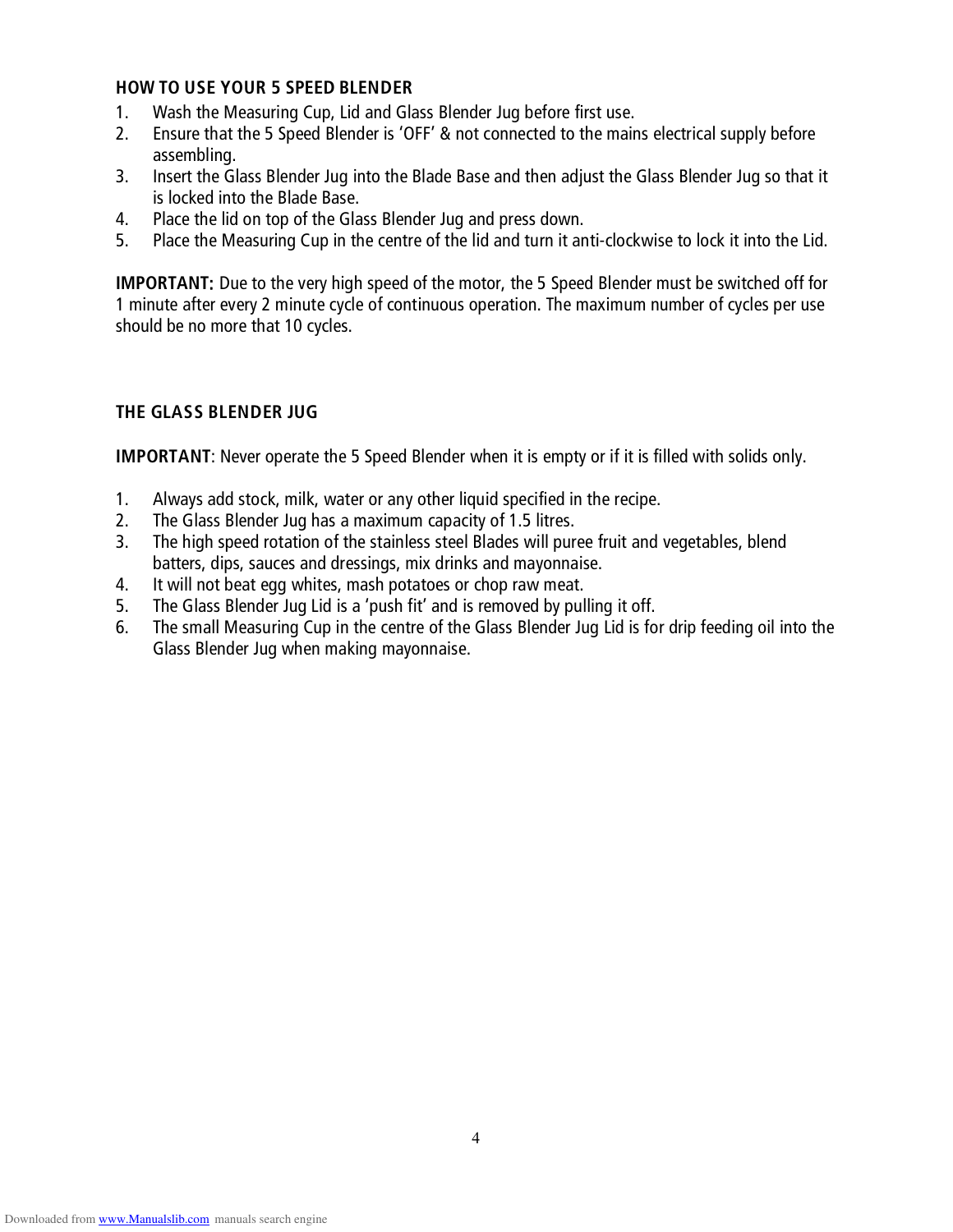#### **OPERATION**

- 1. Connect the 5 Speed Blender to the mains electrical supply.
- 2. Turn the Speed Dial to position 'O'.
- 3. Cut the food to be processed into small pieces and place into the Glass Blender Jug.
- 4. The cut up food must be covered with liquid. Do not fill liquid above the 1.5L mark.
- 5. Cover the Glass Blender Jug with the Lid and secure it tightly.
- 6. Insert the Measuring Cup into lid
- 7. Switch on the 5 Speed Blender by turning the Speed Control to the speed level required. (P Pulse; 1 - Lowest speed; 5 - Highest speed)
- 8. Blending time depends on the type of food as well as the quantity of food used in the recipe.



#### **ENVIRONMENT FRIENDLY DISPOSAL**



This marking indicates that this product should not be disposed of with other household waste. To prevent possible harm to the environment or human health from uncontrolled waste disposal, recycle it responsibly to promote the sustainable re-use of material resources. To dispose of your appliance correctly, please contact or take it to your local refuse / recycling centre. Alternatively, contact your local council for information on your local re-use centre. Please make this product environmentally safe for recycling.